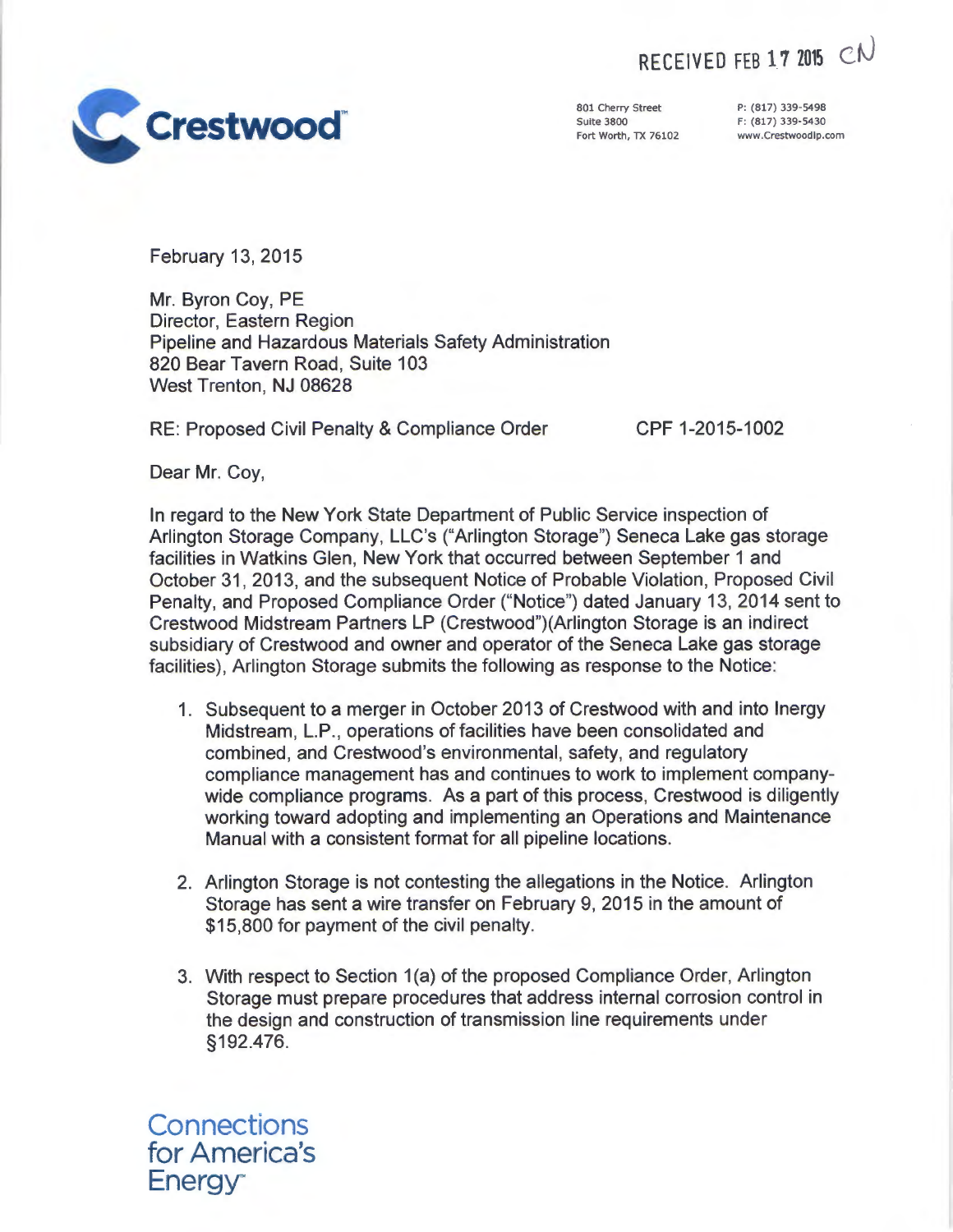- Arlington Storage has reviewed its current procedures and is in the process of modifying its procedures to address internal corrosion control in the design and construction of transmission line requirements to be consistent with 192.476.
- In addition, field operations have been advised of the importance of utilizing revised procedures for any future new construction or repairs and documenting appropriate actions taken.
- Crestwood is also currently evaluating its pipeline assets with corrosion professionals to determine the best methodology to enhance internal corrosion mitigation processes in the future.
- In accordance with Section 2 of the proposed Compliance Order, Arlington Storage's revised procedures addressing internal corrosion control in the design and construction of transmission lines will be sent to the Regional Director within 90 days of its receipt of the Final Order in this matter.
- 4. With respect to Section 1(b) of the Proposed Compliance Order, Arlington Storage must evaluate the transmission line and each replacement of line pipe, valve, fitting or other line component that was installed as part of "Project 415- Upson Road M&R Station" to determine whether or not they comply with §192.476.
	- Arlington Storage receives gas from Millennium at the Upson Road M&R Station and does not deliver gas to Millennium.
	- Evaluation of Project 415 (Millennium Tie-in) indicates that this tie-in is downstream of Millennium H2S monitoring and gas dehydration. Arlington Storage's monitoring of H2S at Seneca Lake Storage's Station ensures that should concentrations exceed 4 PPM of H2S corrosion inhibitors are added or the pipeline is shut in. Additionally, since the project is downstream of dehydration (less than 7# of water per MMCF) any effects of H2S excursions would be minimal.
	- A low point drain was included in the design and was installed in the Millennium Tie-in metering facility. Should free water ever be encountered, it would be collected at this point and iron concentrations, an indication of internal corrosion, would be determined. However, no free water has occurred nor is expected .
	- Gas chromatography at the Seneca Station indicates less than 1 MOL% CO2 which is not a concern for carbonic acid formation in a relatively dry environment.